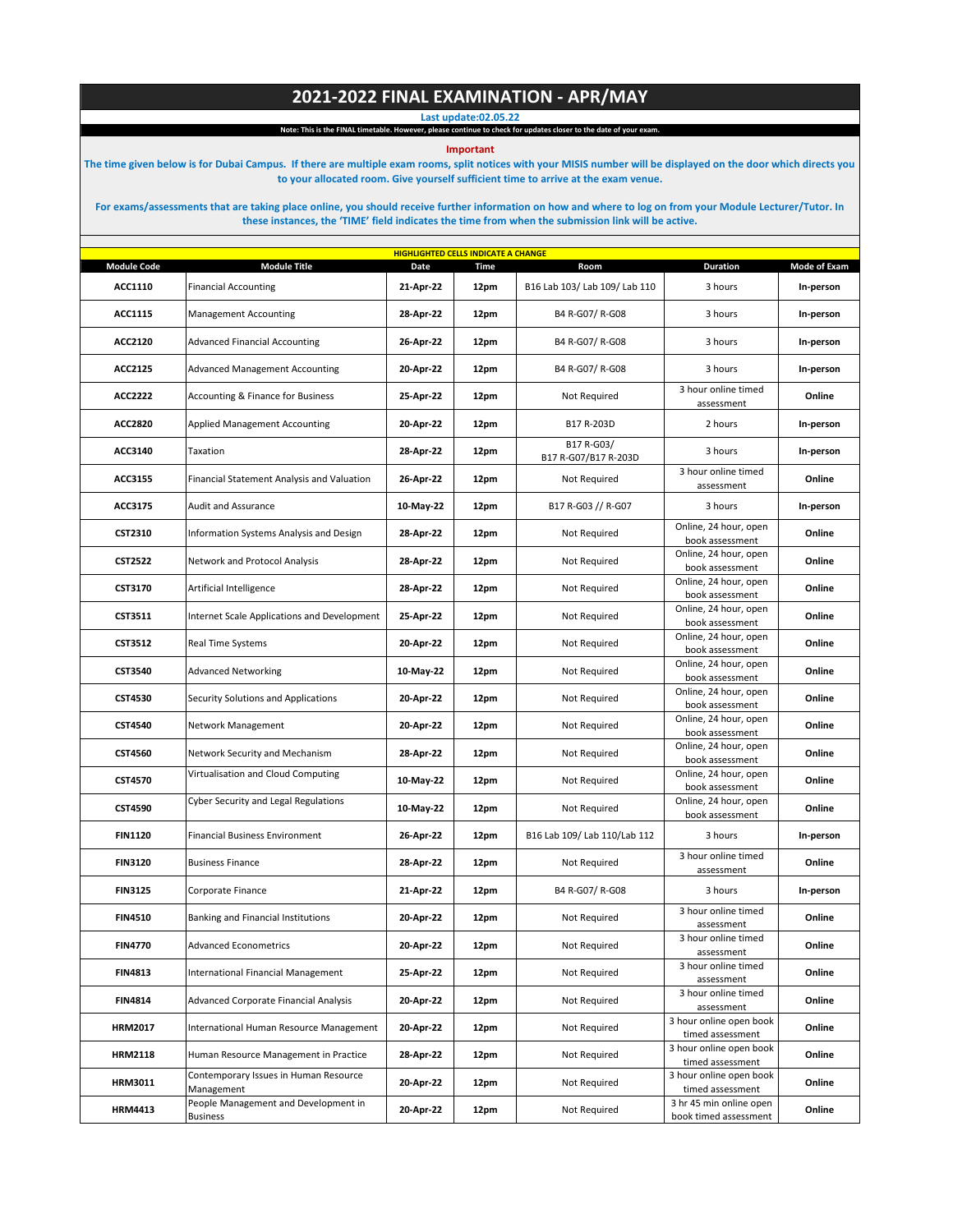## **2021-2022 FINAL EXAMINATION - APR/MAY**

**Last update:02.05.22**

**Note: This is the FINAL timetable. However, please continue to check for updates closer to the date of your exam.**

**Important** 

**The time given below is for Dubai Campus. If there are multiple exam rooms, split notices with your MISIS number will be displayed on the door which directs you to your allocated room. Give yourself sufficient time to arrive at the exam venue.** 

**For exams/assessments that are taking place online, you should receive further information on how and where to log on from your Module Lecturer/Tutor. In these instances, the 'TIME' field indicates the time from when the submission link will be active.**

| <b>HIGHLIGHTED CELLS INDICATE A CHANGE</b> |                                                            |           |             |                               |                                             |               |  |  |
|--------------------------------------------|------------------------------------------------------------|-----------|-------------|-------------------------------|---------------------------------------------|---------------|--|--|
| <b>Module Code</b>                         | <b>Module Title</b>                                        | Date      | <b>Time</b> | Room                          | <b>Duration</b>                             | Mode of Exam  |  |  |
| LAW1106                                    | Public Law Paper 2                                         | 28-Apr-22 | 12pm        | Not Required                  | Online examination - 2<br>hours             | Online        |  |  |
| LAW1106                                    | Public Law Paper 1 - Deferred                              | 9-May-22  | 12pm        | Not Required                  | Online examination - 2<br>hours             | Online        |  |  |
| LAW1106                                    | Public Law Paper 3                                         | 21-Apr-22 | 12pm        | Not Required                  | Online examination - 4<br>hours             | Online        |  |  |
| LAW1108                                    | Law of Contract Paper 2                                    | 3-May-22  | 12pm        | Not Required                  | Online examination - 2<br>hours             | Online        |  |  |
| LAW1108                                    | Law of Contract Paper 1 - Deferred                         | 4-May-22  | 12pm        | Not Required                  | Online examination - 2<br>hours             | Online        |  |  |
| LAW1108                                    | Law of Contract Paper 3                                    | 25-Apr-22 | 12pm        | Not Required                  | Online examination - 4<br>hours             | Online        |  |  |
| LAW2101                                    | Criminal Law Paper 1 - Deferred                            | 10-May-22 | 12pm        | Not Required                  | Online examination - 2<br>hours             | Online        |  |  |
| LAW2101                                    | Criminal Law Paper 2                                       | 26-Apr-22 | 12pm        | Not Required                  | Online examination - 5<br>hours             | Online        |  |  |
| LAW2105                                    | Tort                                                       | 5-May-22  | 12pm        | Not Required                  | Online examination - 5<br>hours             | Online        |  |  |
| LAW2110                                    | EU Law                                                     | 20-Apr-22 | 12pm        | Not Required                  | Online examination - 5<br>hours             | Online        |  |  |
| LAW2130                                    | <b>Business Law</b>                                        | 5-May-22  | 12pm        | B4 R-G08/<br>B17 R-G03/ R-G07 | 3 hours                                     | In-person     |  |  |
| LAW2416                                    | Civil and Criminal Liability                               | 28-Apr-22 | 12pm        | Not Required                  | Online examination - 3<br>hours             | Online        |  |  |
| <b>LAW2420</b>                             | Equality and the Law                                       | 25-Apr-22 | 12pm        | Not Required                  | Online examination - 3<br>hours             | Online        |  |  |
| <b>LAW2915</b>                             | English and International Commercial Law                   | 3-May-22  | 12pm        | Not Required                  | Online examination - 3<br>hours             | Online        |  |  |
| LAW2951                                    | English and International Commercial Law                   | 3-May-22  | 12pm        | Not Required                  | Online examination - 3<br>hours             | Online        |  |  |
| LAW3101                                    | Land Law                                                   | 28-Apr-22 | 12pm        | Not Required                  | Online examination - 5<br>hours             | Online        |  |  |
| LAW3102                                    | UK Company Law                                             | 5-May-22  | 12pm        | Not Required                  | Online examination - 3<br>hours             | Online        |  |  |
| LAW3103                                    | <b>Equity and Trusts</b>                                   | 3-May-22  | 12pm        | Not Required                  | Online examination - 5<br>hours             | Online        |  |  |
| LAW3109                                    | UK Company Law                                             | 5-May-22  | 12pm        | Not Required                  | Online examination - 3<br>hours             | Online        |  |  |
| LAW3114                                    | <b>Medical Law</b>                                         | 25-Apr-22 | 12pm        | Not Required                  | Online examination - 4<br>hours             | Online        |  |  |
| LAW3141                                    | Medical Law                                                | 25-Apr-22 | 12pm        | Not Required                  | Online examination - 4<br>hours             | Online        |  |  |
| LAW3182                                    | Public International Law                                   | 10-May-22 | 12pm        | Not Required                  | Online examination - 3<br>hours             | Online        |  |  |
| LAW3407                                    | Employment Law                                             | 9-May-22  | 12pm        | Not Required                  | Online examination - 3<br>hours             | Online        |  |  |
| <b>LAW3408</b>                             | <b>Employment Law</b>                                      | 9-May-22  | 12pm        | Not Required                  | Online examination - 3<br>hours             | Online        |  |  |
| LAW3915                                    | Global Trade Law                                           | 21-Apr-22 | 12pm        | Not Required                  | Online examination - 3<br>hours             | Online        |  |  |
| LAW3951                                    | Global Trade Law                                           | 21-Apr-22 | 12pm        | Not Required                  | Online examination - 3<br>hours             | Online        |  |  |
| <b>LEX4708</b>                             | Law & Policy of the World                                  | 3-May-22  | 12pm        | Not Required                  | Online examination - 4<br>hours             | Online        |  |  |
| LEX4716                                    | International Human Rights Law                             | 10-May-22 | 12pm        | Not Required                  | Online examination - 4<br>hours             | Online        |  |  |
| <b>MGT3017</b>                             | <b>Small Business Management and</b><br><b>Development</b> | 3-May-22  | 12pm        | <b>Not Required</b>           | 3 hour online open book<br>timed assessment | <b>Online</b> |  |  |
| MGT3122                                    | <b>International Business Strategy</b>                     | 10-May-22 | 12pm        | Not Required                  | 3 hour online open book<br>timed assessment | Online        |  |  |